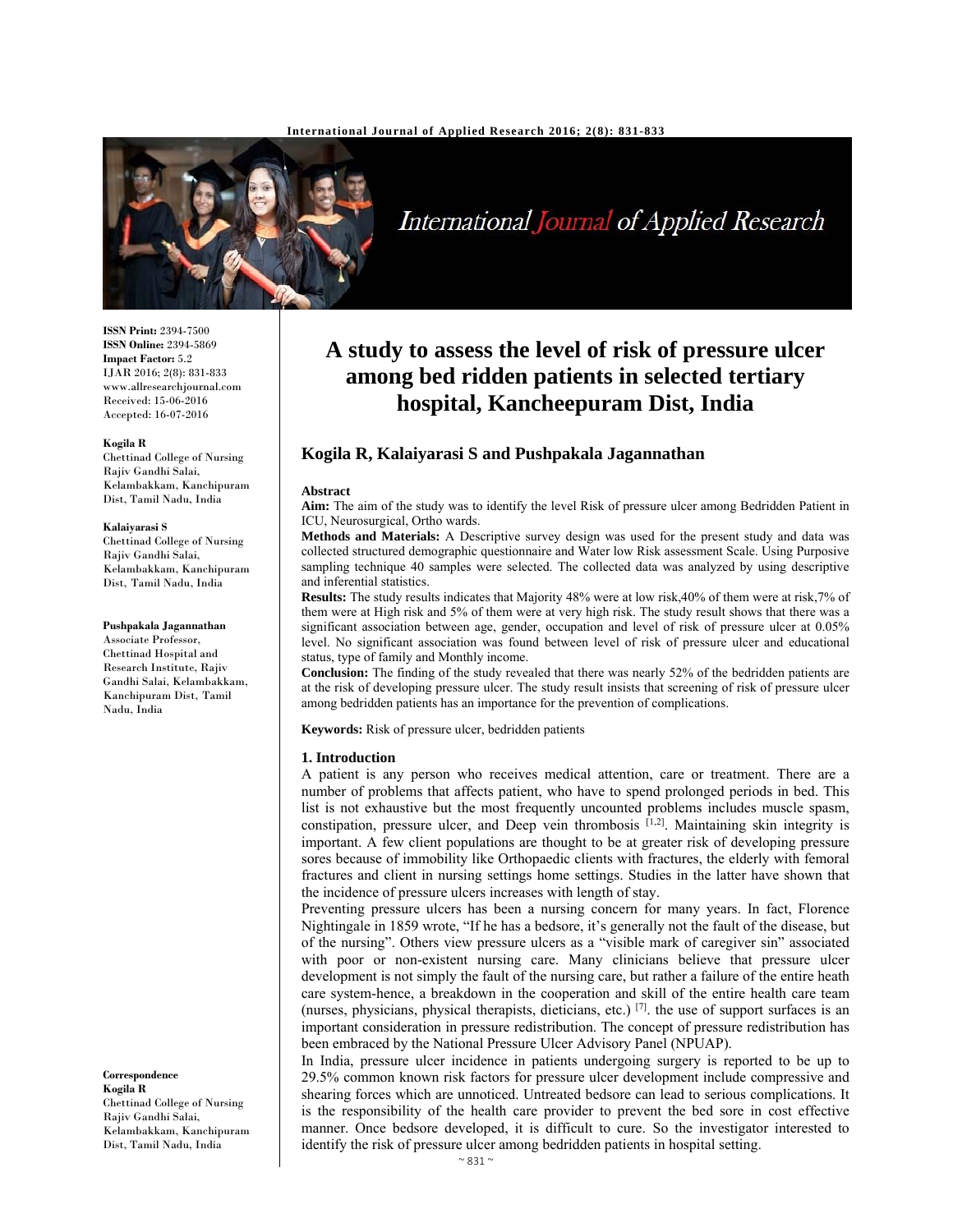#### **2. Materials and Methods**

**2.1 Research approach:** The approach used for this study was Descriptive approach.

#### **2.2 Research design:** Descriptive survey Design.

**2.3 Setting:** The study was conducted in ICU, Neurosurgical and Ortho wards of selected Tertiary Hospital, Chennai.

**2.4 Sample:** 40 Bed ridden Patients.

**2.5 Sampling technique:** Purposive sampling method.

#### **2.6 Inclusion criteria**

- Bed ridden patients (ORTHO, ICU) for after 6 hrs.
- $\checkmark$  Age group between 20-60 years

#### **2.7 Exclusion criteria**

- $\checkmark$  Patient who are critically ill.
- Unconscious patients and patients in ventilator only female students.
- $\checkmark$  Boy students

#### **2.8 Data collection instruments**

- Demographic Data
- $\checkmark$  Observational Check list

#### **2.9 Description of tool**

The data collection instrument consists of 2 sections which included socio- demographic characteristics and Water low Risk assessment Scale to assess the risk of pressure Ulcer.

#### **2.10 Data Collection Procedure**

The investigator obtained written permission from the Dean, Chettinad Hospital And Research Institute, Chennai. The investigator introduced him to the respondents to ascertain their cooperation for the study. Purposive sampling technique used to select sample. After obtaining the consent from samples, questionnaire was given to the patients. The investigator explained the patients regarding how to respond to the questionnaire. The questionnaire included their basic demographic and social characteristics, family characteristics, Pressure ulcer risk factors. The data collection procedure concluded with risk assessment with Water low Risk assessment Scale and finally the investigator thanked the patients for their cooperation. The data collection procedure was continued till the sample size reached 40.The collected data analysed by using descriptive and inferential statistics.

#### **3. Results**

A total of 40 bedridden patients were included in the study. The study results shows that majority (52%) of respondents were in the age between 51-60 years,20% in the age between 41-50 years,18% in the age between 21-30years and 10% between 31-40 years. In gender, shows that majority 28 (70%) of respondents were male and 12 (30%) were Female. In accordance to educational status, majority (67%) of respondents has no formal education, (20%) had Degree and above, (10%) had High school and (3%) had higher secondary education.

The study results indicates that Majority 48% were at low risk,40% of them were at risk,7% of them were at High risk and 5% of them were at very high risk. Nearly 52% of the bedridden patients are at the risk of developing pressure ulcer. The study result shows that there was a significant association between age, gender, occupation and level of risk of pressure ulcer at 0.05% level. No significant association was found between level of risk of pressure ulcer and educational status, type of family and Monthly income.



**Fig 1**: Percentage distribution of sample according to their level of risk of pressure ulcer

#### **4. Discussion**

The study results indicates that Majority 48% were at low risk, 40% of them were at risk, 7% of them were at High risk and 5% of them were at very high risk. Nearly 52% of the bedridden patients are at the risk of developing pressure ulcer.

A prospective study was conducted to assess the risk of bedsore, included 100 patients from medical and surgical wards. Data were collected on admission, and subjects were followed up at regular intervals. The Waterlow pressure ulcer risk assessment tool was completed and patients were stratified "as not at risk," "at risk", "high risk", and "very high risk". Out of 100 patients studied, 20% were at risk, 10% were assessed at high risk, and 7% were classified as at very high risk for developing a pressure ulcer. Necessary preventive measures were taken (posture change, specialized beds/mattresses, nursing care, nutritional input, etc) for those patients at risk of development of pressure ulcer. Four of 7 patients (57.1%) who were at very high-risk developed pressure ulcer as compared with 2 of 10 patients (20%) categorized in the high-risk category within a period of 2 weeks [15]. Both the Study result reveals that the bedridden